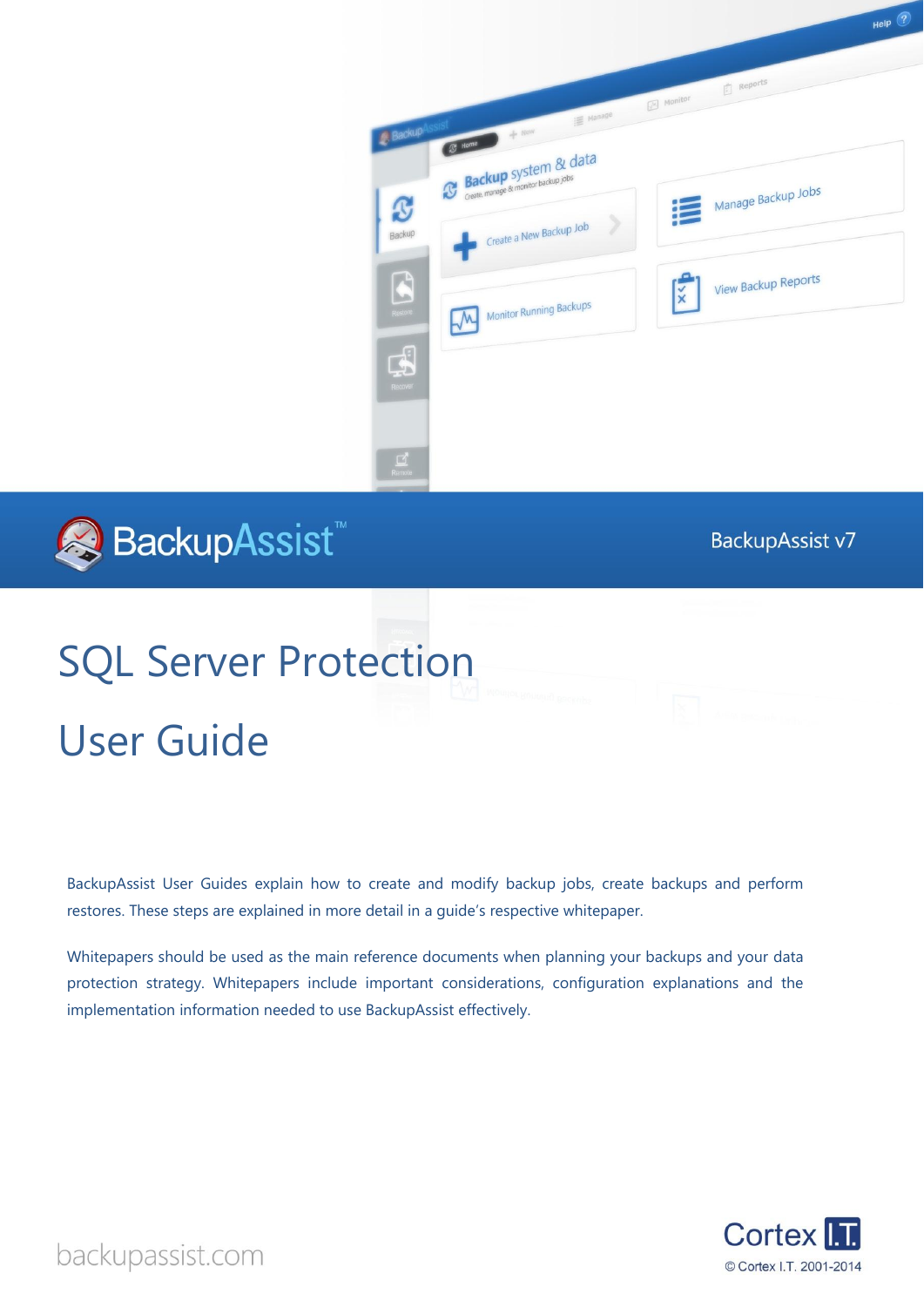# **Contents**

| 1  |  |
|----|--|
|    |  |
|    |  |
|    |  |
|    |  |
|    |  |
|    |  |
|    |  |
|    |  |
|    |  |
|    |  |
| 2. |  |
| 3. |  |
| 4. |  |
|    |  |
|    |  |
|    |  |
|    |  |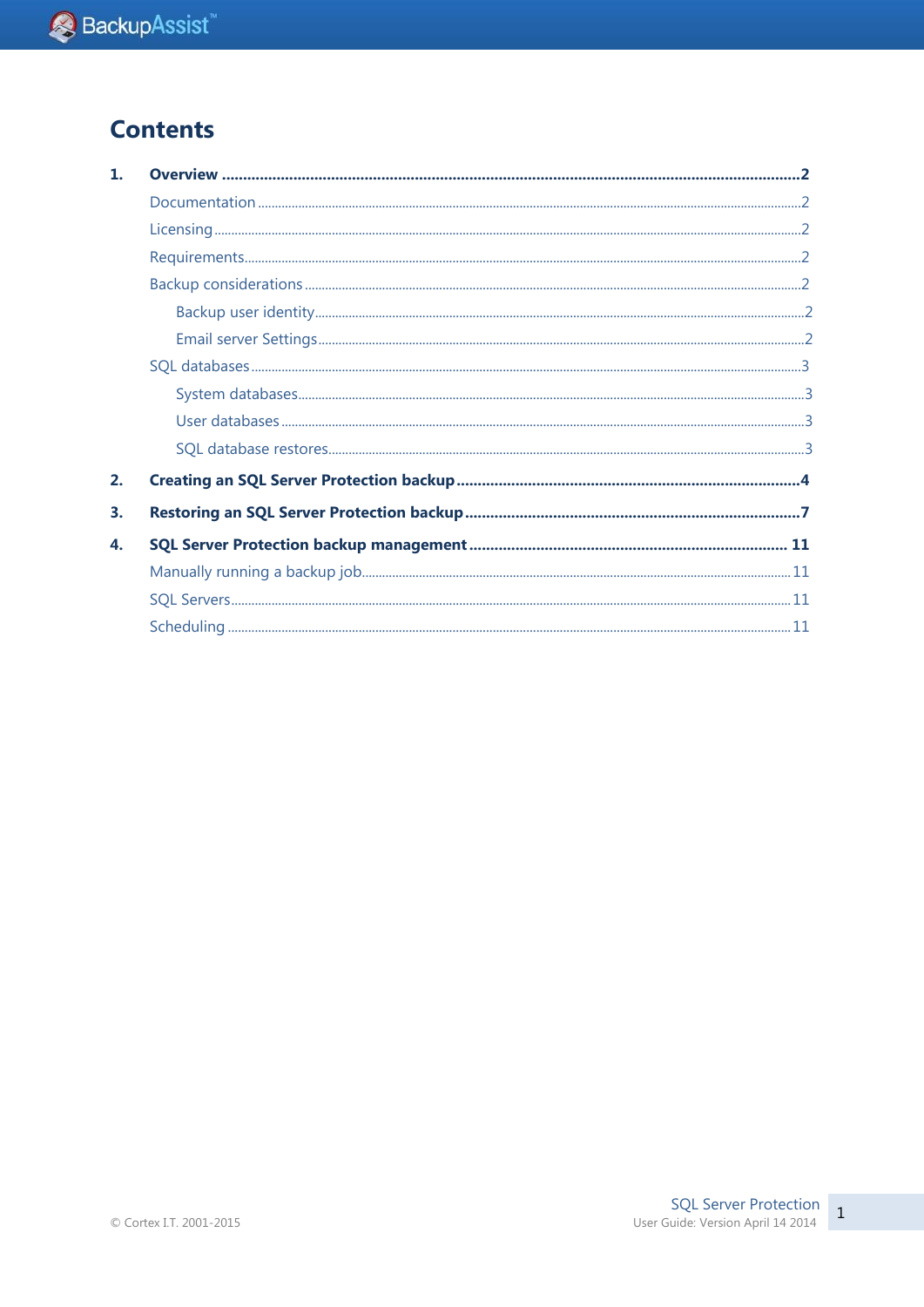# 1.Overview

BackupAssist SQL Server Protection allows you to back up specific databases or complete servers. The backups can be daily or near-continuous (minimum every 15 minutes) for maximum data protection.

BackupAssist System Protection, File Protection and File Archiving solutions can all back up SQL servers using the Volume Shadow copy Service (VSS), but these solutions have limitations in their ability to restore specific databases and to specific points in time.

SQL Server databases are dynamic, shared and critical. For these reasons, BackupAssist SQL Server Protection has been developed to perform live, online backups of SQL Server databases. The backups are stored in the standard SQL Server backup format (.bak file), which allows for the restoration of an entire SQL Server (including the master database) or individual databases. You can also perform advanced tasks such as migrating databases from one server to another.

### Documentation

#### **More information on SQL Server Protection can be found in the** [SQL Server Protection whitepaper.](http://www.backupassist.com/downloads/whitepapers/sql_whitepaper.pdf)

The whitepaper contains comprehensive information and should be referred to when planning a backup strategy using SQL Server Protection.

Other BackupAssist documentation can be accessed through the [Documentation webpage](http://www.backupassist.com/education/#backupassist_v7)

- To learn more about the BackupAssist Recover tab, see the [BackupAssist Recover Tab User Guide](http://www.backupassist.com/education/whitepapers/recover_whitepaper.html)
- To learn more about the BackupAssist Settings tab, see the **BackupAssist Settings Tab User Guide**

# Licensing

SQL Server Protection requires the *SQL Add-on* license, once the initial trial period has expired. Contact your local BackupAssist reseller or distributor for pricing information, or visit [www.BackupAssist.com.](http://www.backupassist.com/) For instructions on how to activate / deactivate license keys, visit our [Licensing BackupAssist page.](http://www.backupassist.com/education/whitepapers/licensing_backupassist.html)

### **Requirements**

- Windows XP, Vista, 7, 8, Server 2003, Server 2008/R2 or Server 2012/R2 operating system.
- SQL Server Protection can be used for Microsoft SQL Server 2005, 2008/R2, 2012 and 2014. (Including variants: SQL Express and MSDE).

### Backup considerations

#### **Backup user identity**

Backup jobs require an administrator account with read access to the data source, and full read-write access to the backup's destination. It is recommended that a dedicated backup account is created for this purpose. The account's details are entered using the *Backup user identity* option on the *Settings* tab, and your backup jobs will be launched using these credentials.

#### **Email server Settings**

An SMTP server must be configured if you want to have the email *Notifications* step enabled when you create a backup job. Use the *Mail Server* option on the *Settings* tab to enter the server's details.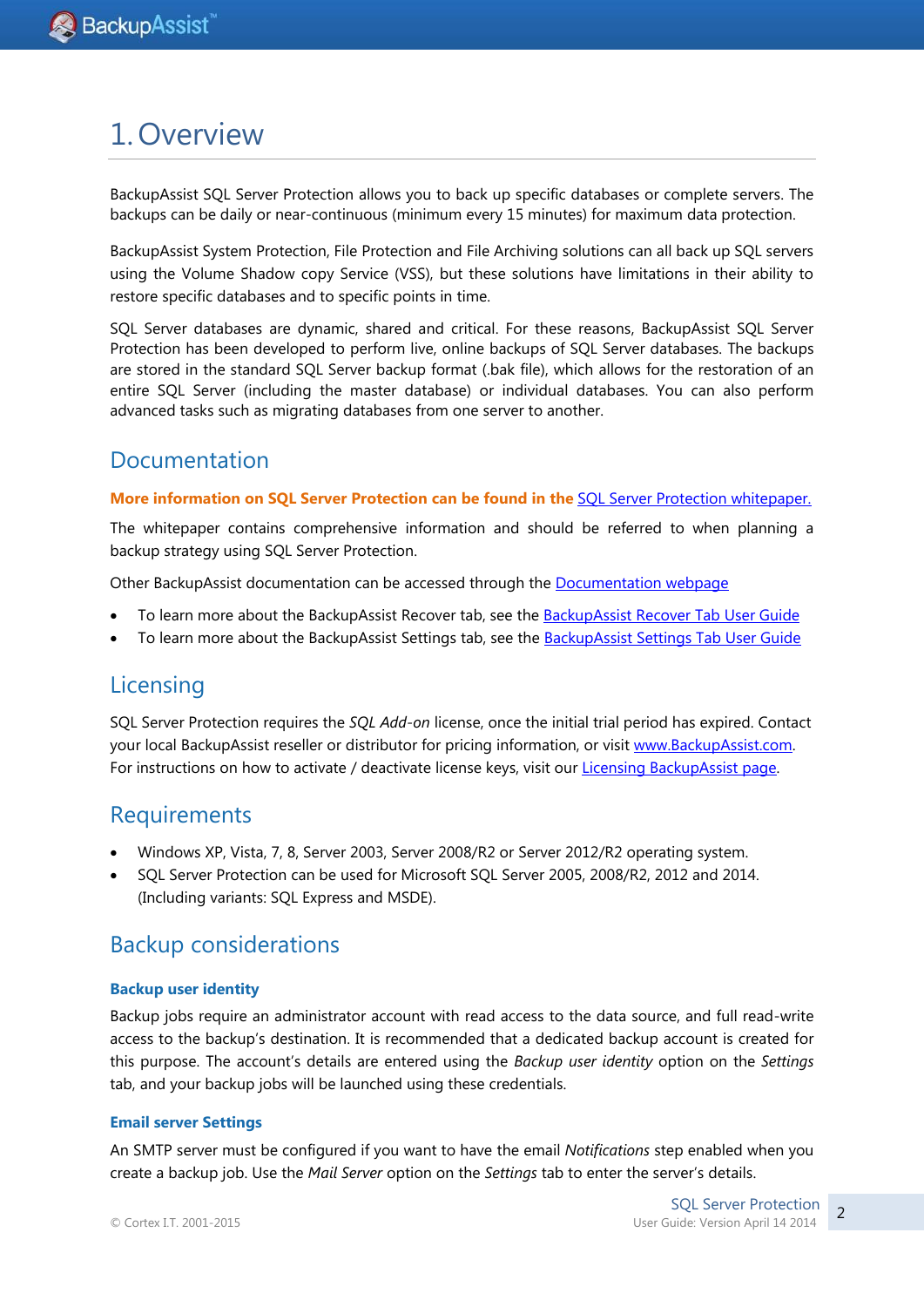# <span id="page-3-0"></span>SQL databases

#### **System databases**

SQL system databases are the databases used by the SQL Server itself. These need to be backed up in addition to the user databases, so that the entire SQL Server can be rebuilt in the event of system or database failure. System databases vary depending on the version of SQL, but include the following:

| <b>Master</b>                                                                                                                                     | Records all the system-level information for an SQL Server instance. The master<br>database is composed of system tables and catalogs, and is critical to your SQL Server. If<br>you are restoring your SQL Server after a disaster or new installation, it is advised that<br>you restore the master database before restoring any other database.                                                                                                                                              |  |  |
|---------------------------------------------------------------------------------------------------------------------------------------------------|--------------------------------------------------------------------------------------------------------------------------------------------------------------------------------------------------------------------------------------------------------------------------------------------------------------------------------------------------------------------------------------------------------------------------------------------------------------------------------------------------|--|--|
| <b>Msdb</b>                                                                                                                                       | Used by the SQL Server agent for scheduling alerts and jobs.                                                                                                                                                                                                                                                                                                                                                                                                                                     |  |  |
| <b>Model</b><br>The model database is a template used by Microsoft SQL Server when creating other<br>databases, such as tempdb or user databases. |                                                                                                                                                                                                                                                                                                                                                                                                                                                                                                  |  |  |
| <b>Resource</b>                                                                                                                                   | A read-only database that contains system objects included with SQL Server 2005. The<br>resource database makes upgrading to a new version of SQL Server easier and faster.                                                                                                                                                                                                                                                                                                                      |  |  |
| <b>Tempdb</b>                                                                                                                                     | A workspace for holding temporary objects or intermediate results sets. It is important<br>to have regular backups of these system databases, however, it is not necessary to back<br>up the tempdb system database because it is rebuilt each time SQL Server is started.<br>When SQL Server is shut down, any data in tempdb is deleted permanently. For this<br>reason, do not store any application specific data in the tempdb database. Leave it<br>exclusively for the SQL Server to use. |  |  |

#### **User databases**

User databases are the databases containing the information that you have used SQL to store and manage. This is the business data, shown in the below example, that is backed up to protect your company's information. This information should be backed up on a regular basis so that it can be recovered in the event of data loss or corruption.

#### **SQL database restores**

Most SQL restores will be for SQL databases used by your business, but an SQL restore can also be used to recover an SQL Server. It is important to understand the difference before starting a restore.

**SQL database restoration:** BackupAssist provides a tool for restoring one or more SQL databases to either a local or remote SQL Server. The tool also lets you restore an SQL database to a specific point in time, provided you have a transaction log backup to restore from. The databases restored for an SQL database restoration are the business related databases used to manage information.

**Master database recovery:** BackupAssist can restore a master database to a local SQL Server. The master database is composed of important system tables and catalogues required to rebuild your SQL Server. If you are restoring your server after a disaster or performing a new installation, it is advised that you restore the master database before restoring any other databases. The databases restored for an SQL database restoration are system databases. You must select these system databases from the SQL database list when your backup is made.

More information on SQL databases can be found in th[e SQL Server Protection Whitepaper.](http://www.backupassist.com/education/whitepapers/SQL_whitepaper.html)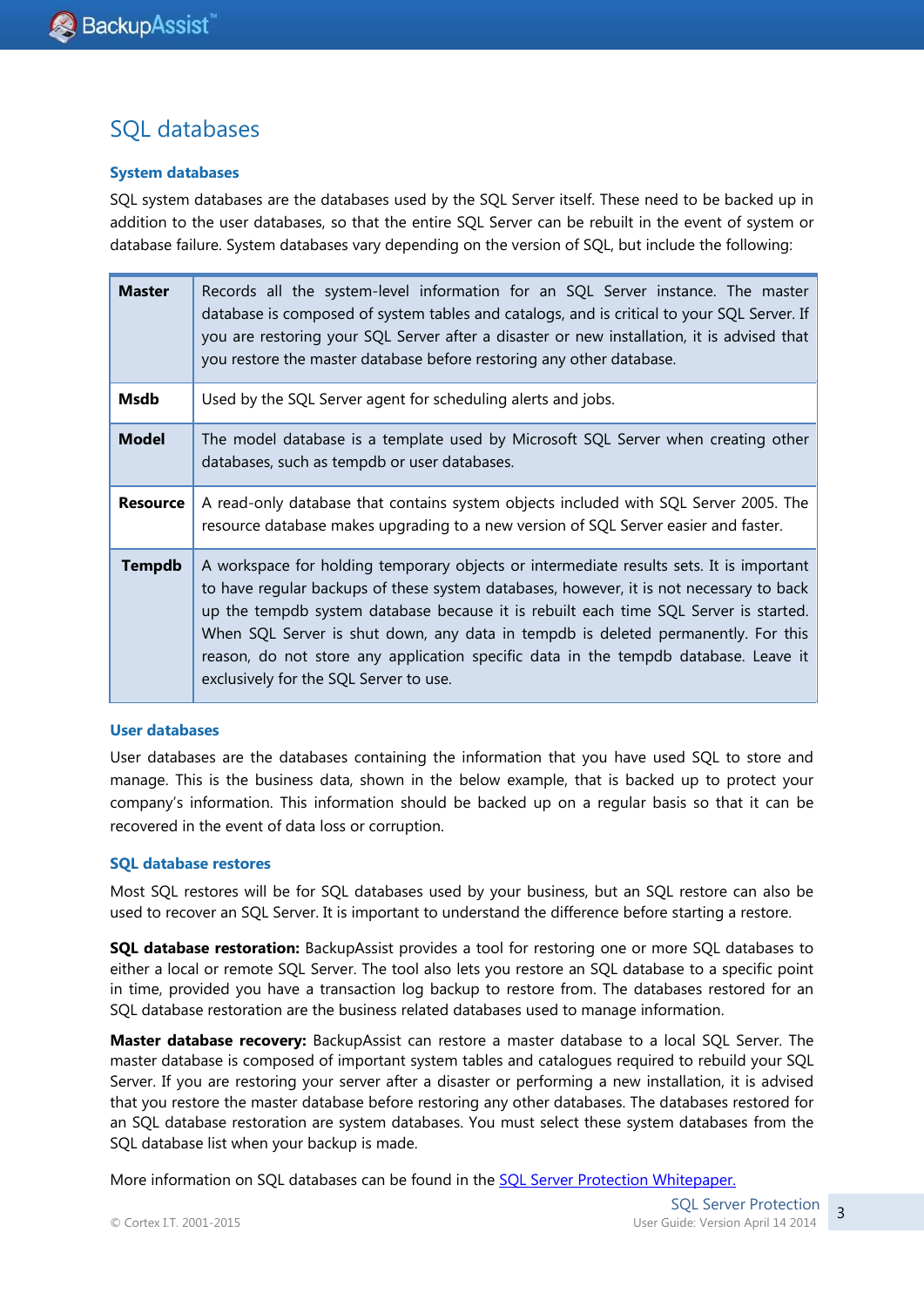# 2.Creating an SQL Server Protection backup



BackupAssist SQL Server Protection can back up SQL system databases for an SQL Server Master recovery, and use a transaction schedule to restore databases to a specific point in time, on both local and remote SQL machines.

Launch BackupAssist and follow the steps outlined below:

- 1. Select the **Backup** tab, and click **Create a new backup Job**
- 2. Select **SQL Server Protection**

If this is the first time you have created a backup job, you will be asked to provide a *Backup user identity* if one has not been defined. See the **BackupAssist settings**, whitepaper for guidance.

- 3. **Selections:** The selections screen is used to locate your SQL servers, authenticate them and select the databases to be backed up.
	- a. **Server selection**

BackupAssist will scan your local machine for SQL servers. Any servers found will be selectable from the drop-down list. Select **connect.**

To select an SQL Server on your network, enter the name of the SQL Server or its IP address into the *Server* field. Select **connect**.



**Figure 1: SQL Server connection**

#### b. **Server authentication**

When you select *Connect*, you will be prompted to provide login credentials using the BA user identity, another user account (such as a Windows account), or an SQL Server user account.

| <b>Login Required</b>                                                                                                                                                                         |        | <b>Backup</b> Assist |  |  |  |  |
|-----------------------------------------------------------------------------------------------------------------------------------------------------------------------------------------------|--------|----------------------|--|--|--|--|
| Select 'Use backup identity' to use integrated authentication.<br>Deselect 'Use backup identity' and fill in the username and password<br>fields to use standalone SQL server authentication. |        |                      |  |  |  |  |
| Use BA user identity                                                                                                                                                                          |        |                      |  |  |  |  |
| Specify user identity                                                                                                                                                                         |        |                      |  |  |  |  |
| User name:                                                                                                                                                                                    | saljob |                      |  |  |  |  |
| Password:                                                                                                                                                                                     |        |                      |  |  |  |  |

**Figure 2: SQL Server authentication credentials**

The authentication account, BA user identity account (if different to the account used for this backup) and the SQL Server's service account, ALL need access to the backup destination.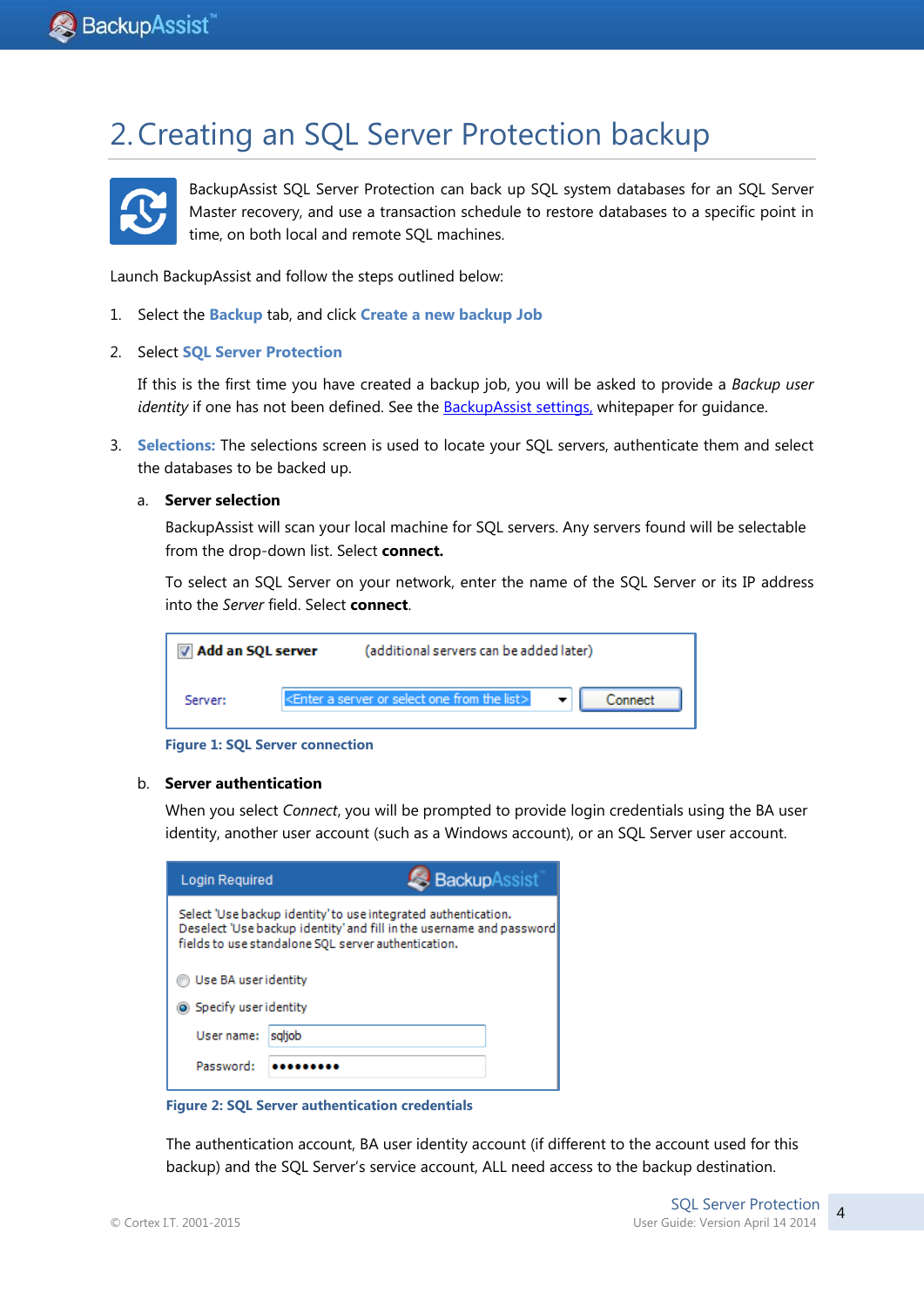#### c. **Database selection**

A list of databases will be displayed for each SQL Server. The databases displayed will be both *system databases* and *user databases*. It is important to understand the difference, and to select the correct databases for your backup.

**User databases**: These contain your business and user data. Select the databases you wish to backup. In the example below, the user databases are circled in purple.

**System databases**: These are used by the SQL Server to operate. If they are included in a backup, then that backup can be used to perform a master database restore. All SQL protection plans should include a backup cycle that includes system databases so that an SQL Server can be recovered. In the example below, 3 system database are circled in blue.

- For a list of system databases, refer to the **System Databases** section.
- For more information SQL databases, refer to the [SQL Server Protection Whitepaper.](http://www.backupassist.com/education/whitepapers/SQL_whitepaper.html)

**Select** the databases to back up, and click Next.



**Figure 3: SQL Server backup - Server and database selection screen**

4. **Destination media**: You will not be prompted to provide a destination. This step will be skipped.

*SQL Server Protection* backups use fixed media only, therefore, the media type does not need to be selected. The fixed media's location and configuration will be entered at the, **Set up Destination** step.

5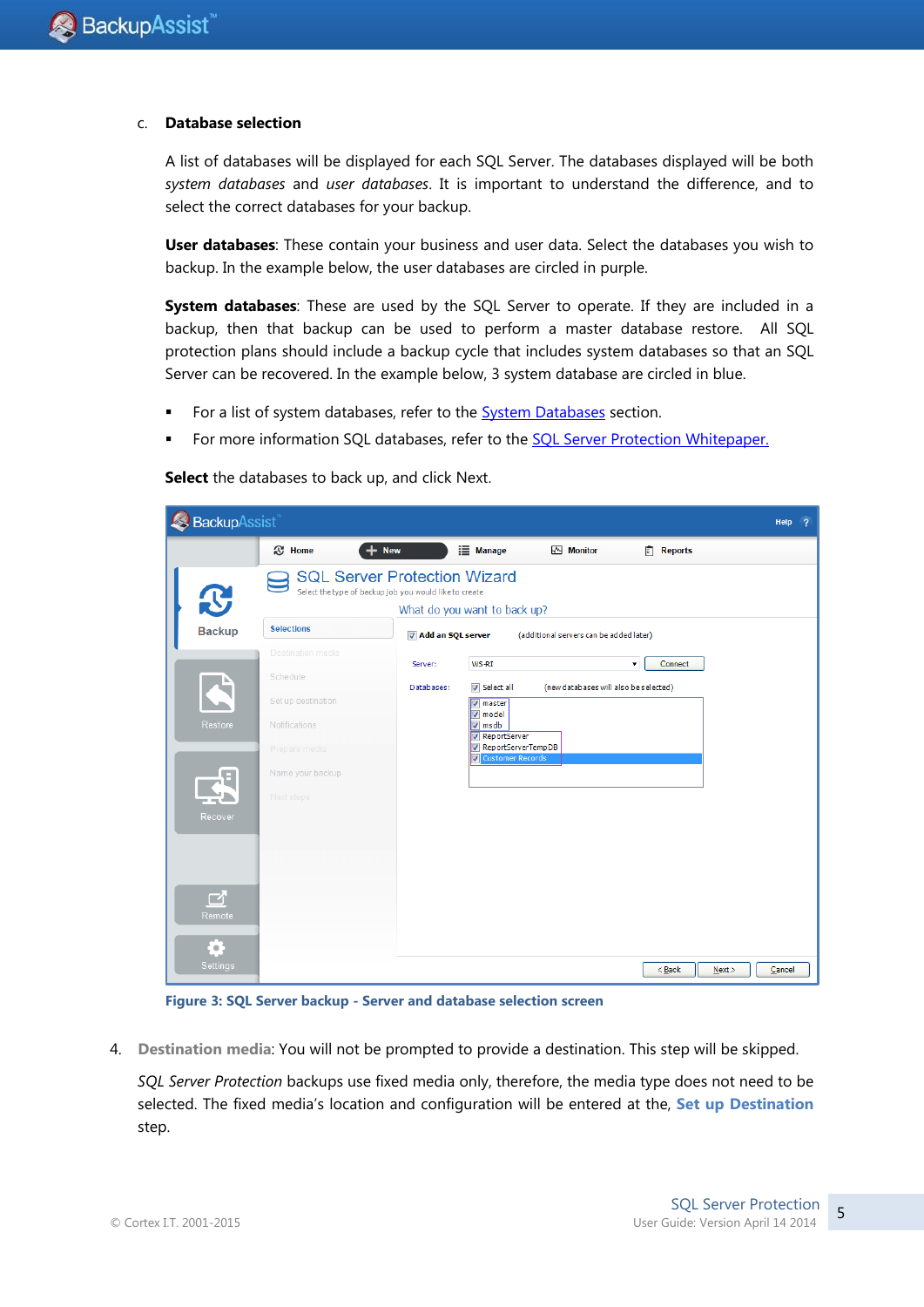- 5. **Schedule**: There are two schedules available for SQL Server Protection, *Basic* and *Transactional*.
	- **Basic:** Runs a full daily backup of your SQL databases. A backup is run once per day at the time set in this screen.
	- **Transactional:** Creates a full daily backup at the start of the day, and then runs transaction log backups at pre-defined intervals (minimum of every 15 min) throughout the day.

This provides the functionality of an incremental backup because SQL can use the transaction log to recover data. Each day's database backup is saved in the same location along with each transaction log.

Select an appropriate schedule. Click **Next**.

6. **Set up destination**. Enter the path of the directory where you want to store your SQL backup files.

Once a backup has been created, you can configure how long backups are kept for, how many are retained and how much space to allocate. This is done using the *Manage* > *Destination* menu on the *Backup* tab.

The SQL backups are taken from .bak files (one for each database). The file name is given a suffix, indicating the day it was created on.

- **Mail Server:** If you have not configured an SMTP mail server for BackupAssist, you will be prompted to provide those details after the backup destination step has been completed.
- 7. **Notifications:** Once a backup job has completed, BackupAssist can send an email to inform selected recipients of the result. This email notification can be enabled during the creation of a backup job, if the mail server has been configured.

To enable email notifications:

- a. Select, **Add an email report notification.**
- b. Enter recipients into the **Send reports to this email address** field.
- c. Enter recipients into the **Also send reports to this email address** field. You can then select the condition under which the email should be sent, using the drop-down box.

After a backup job has been created, you can modify the notifications by adding and removing recipients, setting additional notification conditions and including print and file notification types.

- 8. **Prepare media:** SQL Server Protection backups use fixed media only. This step will be skipped.
- 9. **Name your backup:** Provide a name for your backup job, and click **Finish**.

#### **Your SQL Server Protection backup job has now been created.**

**Important:** Once a backup job has been created, it should be reviewed and run using the *Manage* menu. This menu provides additional options to configure your backup. See the section, [SQL Server](#page-11-0)  [Protection backup management,](#page-11-0) for more information.

**Important**: Once a backup job has been run and a backup created, a MANUAL test restore should be performed to ensure the backup is working as intended. To perform a test restore, refer to the sectio[n,](#page-7-0) [Restoring an SQL Server Protection backup.](#page-7-0)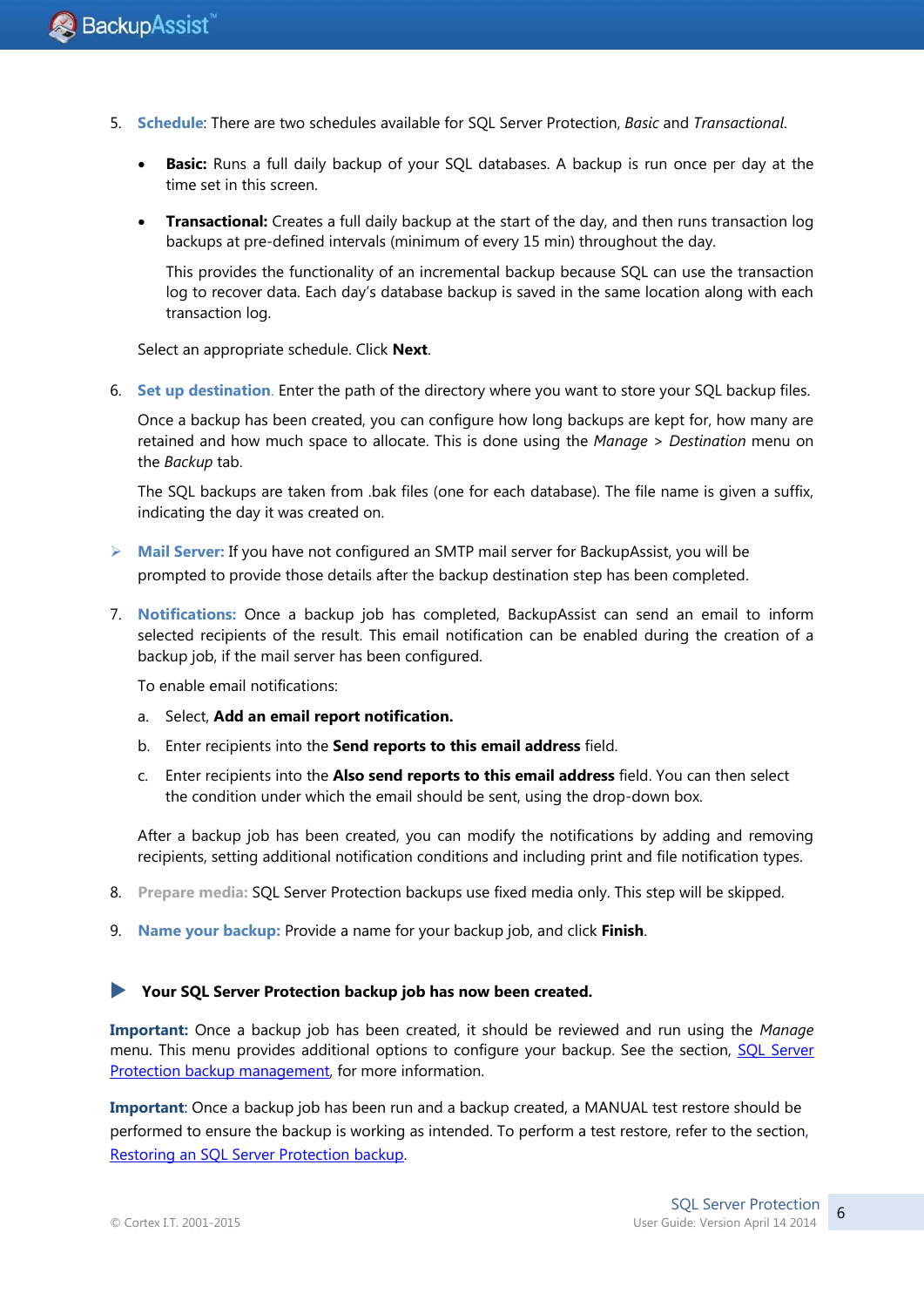# <span id="page-7-0"></span>3.Restoring an SQL Server Protection backup



BackupAssist provides an inbuilt SQL restore tool that can be used to restore SQL databases to both local and remote SQL servers. If the backup used a transactional schedule, the databases can be restored to a specific point in time.

To restore data from an **SQL Server Protection** backup, start BackupAssist and follow these steps:

#### 1. Select the **Restore tab**

The *Restore tab* has a *Home page* and a *Tools menu*. The *Home page* is the default screen and the recommended starting point for performing a restore.

- 2. From the **Home page**, select **SQL**.
- 3. The **Home page** will now display all backups that contain SQL data.
	- If you have SQL VSS backups created using File Protection or File Archiving, they will appear with the *Restore Console*.
	- Your *SQL Server Protection* backup will be associated with the *SQL Restore* tool. These backups are represented by the title *Local and Remote via Add-on*. The individual backups created using SQL Server Protection will be located and displayed within the S*QL Restore* tool.

| BackupAssist<br>$\overline{2}$<br>Help |                                                |              |           |            |   |                        |
|----------------------------------------|------------------------------------------------|--------------|-----------|------------|---|------------------------|
|                                        | $\mathbb{X}$ Tools<br>$\blacksquare$<br>Home   |              |           |            |   |                        |
| $\mathbf{C}$                           | Restore ▶ SQL                                  |              |           |            |   |                        |
|                                        | <b>Local Instances</b><br>$\blacktriangleleft$ | 6 backup(s)  |           |            |   |                        |
| Backup                                 | Job                                            | Backup<br>s  | Earliest  | Latests    | G | <b>Restore Console</b> |
|                                        | SQL File Archiving                             | 5            | 8/02/2013 | 14/02/2013 |   |                        |
|                                        | SQL File Protection                            | $\mathbf{1}$ | 8/02/2013 | 8/02/2013  |   |                        |
| <b>Restore</b>                         | <b>Local and Remote via Add-on</b>             |              |           |            |   | SQL Restore<br>o.      |
| $\mathbb{F}$<br>Recover                |                                                |              |           |            |   |                        |

**Figure 4: Restore Home page – results screen**

4. Select **SQL Restore.** This will open the SQL Restore tool.

Most SQL restores will be for SQL databases used by your business, but an SQL restore can also be used to recover an SQL Server. It is important to understand the difference.

- a. **An SQL database restoration:** The databases restored are the business related databases that are used to information.
- b. **A master database recovery:** BackupAssist can restore a master database to a local SQL Server. The master database is composed of system tables and catalogues required to rebuild an SQL Server. You must select these system databases from the database list when your backup is made. It is advised that you restore the master database before any other databases.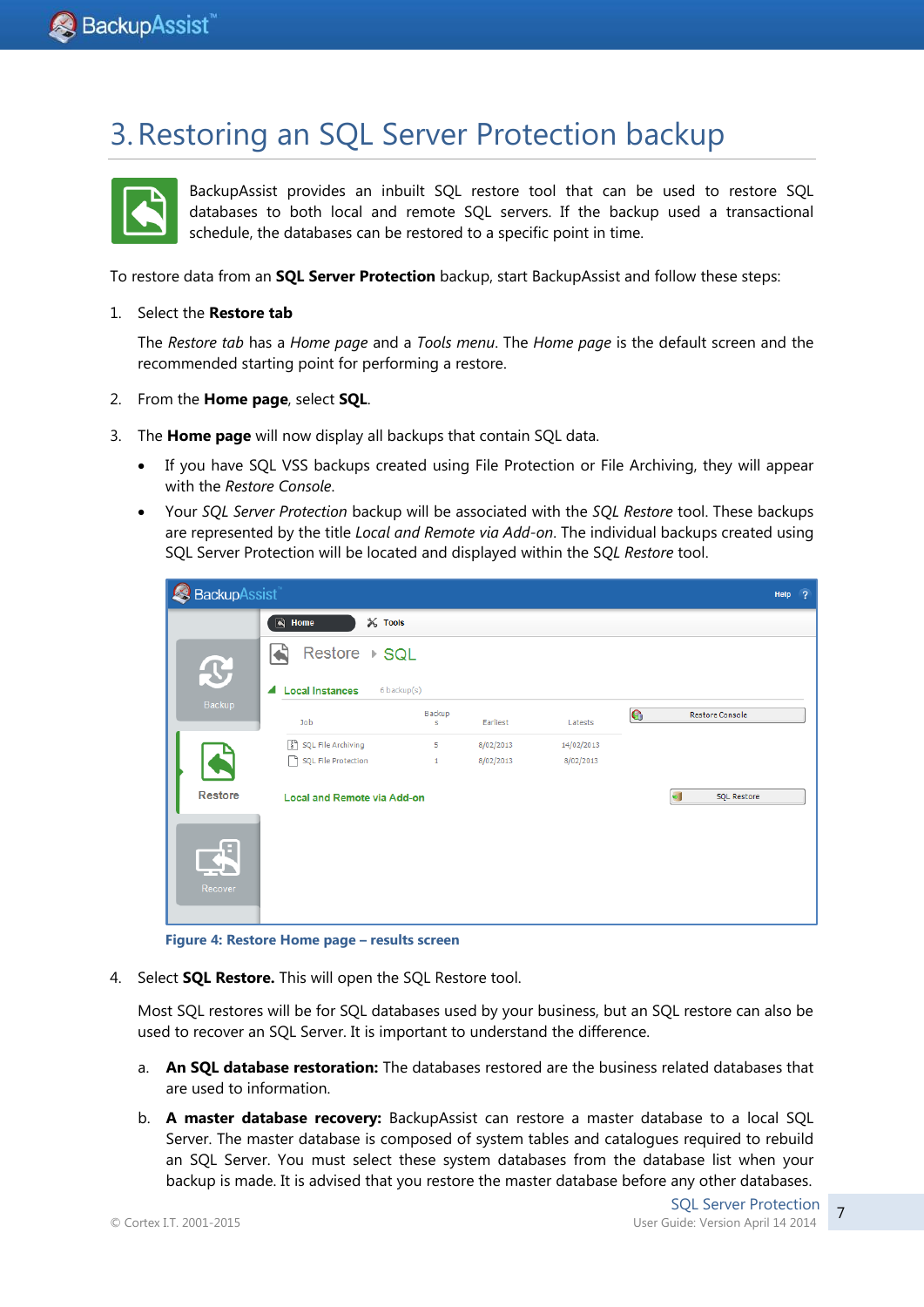#### 5. **Select Server.**

This screen is used to locate and authenticate the SQL Server that you will restore to.

The databases you wish to restore must already exist on the SQL Server. If they do not, you can choose to either restore the master database first, which will result in recreating all databases on the server, or to manually recreate each database you wish to restore. If you are restoring your SQL Server after a disaster or new installation, it is advised that you restore the master database before restoring any other databases.

a. **Server selection:** Select the SQL Server to restore to.

**Restore a local Server:** The console will display a list of the SQL servers on your local machine. If an SQL Server is present but not running, you can click **Start**. Any servers that cannot be started may indicate a fault with the server itself. You can only restore to SQL servers that are running.

**Restore a remote server:** Any remote SQL servers detected will appear in the drop down list. If the server is not shown, select the *Restore a remote server* button, and enter the name of the SQL Server or its IP address.

|                      | <b>SQL Server Restore</b>                          |                                                                                                                                                                                                            | Step 1 of 8<br>$\bullet$ |
|----------------------|----------------------------------------------------|------------------------------------------------------------------------------------------------------------------------------------------------------------------------------------------------------------|--------------------------|
| <b>Select Server</b> | Select a local or remote server to restore         |                                                                                                                                                                                                            |                          |
| Select Type          | databases restored except for the master database. | This process will allow you to restore your SQL Server. SQL Servers that are on this machine can have<br>their master databases restored and/or any other databases restored. Remote machines can have any |                          |
| Select backup file   |                                                    |                                                                                                                                                                                                            |                          |
| Master restore       | Restore a local server<br>server to restore.       | BackupAssist will attempt to detect the status of each local database below in order to provide<br>tailored restore options. Once BackupAssist has finished detecting each server you may select a         |                          |
| Find backups         | C WS-RI                                            |                                                                                                                                                                                                            | <b>Start</b>             |
| Restore setup        |                                                    | Running                                                                                                                                                                                                    |                          |
| Perform restore      |                                                    |                                                                                                                                                                                                            |                          |
| Perform full backup  |                                                    |                                                                                                                                                                                                            |                          |
|                      | Restore a remote server<br>wish to restore.        | Select a remote server from the list below, or type the name of a remote server you                                                                                                                        |                          |
|                      | C Restore a remote server                          |                                                                                                                                                                                                            |                          |
|                      | No remote servers found                            | Refresh                                                                                                                                                                                                    |                          |
|                      |                                                    | $<$ Back                                                                                                                                                                                                   | Next<br>Cancel           |

Select the SQL Server to restore to and click Next.

**Figure 5: SQL Restore tool – server selection**

#### b. **Server authentication**

When you select Next, and you will be prompted to provide logon credentials.

- *Use integrated authentication*: Backup user identity.
- *Specify user identity*: Another user account (such as a Windows account) or an SQL Server user account.

The authentication account, the BA account (if different to the account used for this backup) and the SQL Server's service account, all need access to the backup destination. Some SQL servers are configured to accept only SQL authentication.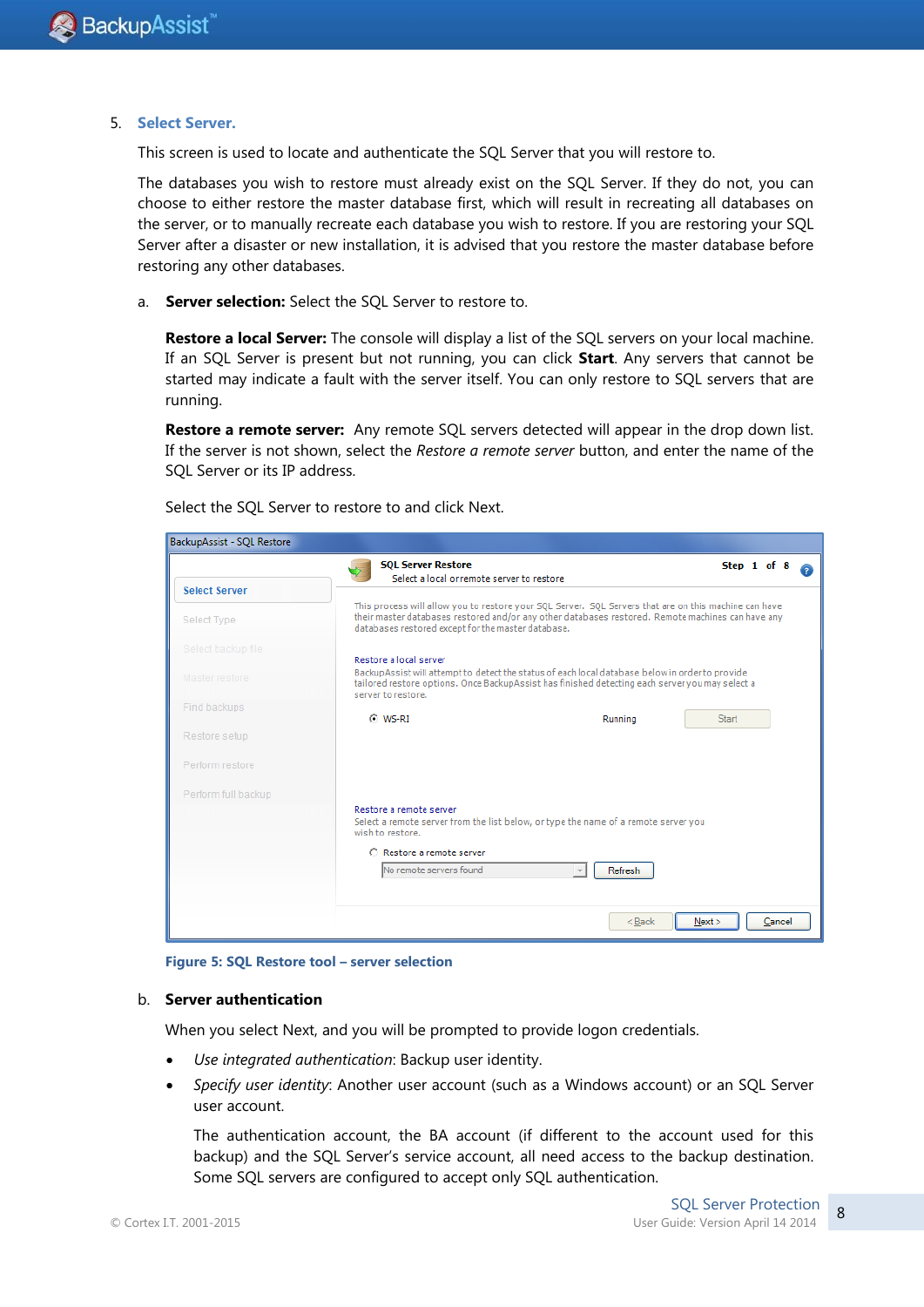#### 6. **Select Type**

This screen is used to identify the type of restore you want to perform. Only select both if you wish to recover your SQL database, as well as restore your user databases.

- **Master Database recovery:** Only select this if your SQL database is damage, missing or needs to be replaced / recreated. This option will restore the system databases that the SQL Server uses to operate. This is not for user or business databases; it is only for SQL recovery scenarios. To restore the master database you need to have BackupAssist installed on the server itself.
- **Selected Databases:** Select this option to restore your user / business databases to any point in time for which you have backups.

#### 7. **Select backup file**

If you selected *Master database recovery* in step 6, you will be asked to select a master database to restore. A list of backups containing master databases will be listed for selection.

#### 8. **Master restore**

If you selected *Master database recovery* in step 6, you will now be asked to start the master database restore. After the master database recovery has finished, you can continue with the SQL database restore steps.

#### 9. **Find backups**

This screen is used to enter the location of your SQL database backup files. This is typically the SQL directory used in your SQL backup job. *Browse* to the backups' location or type in the path and press *Add*. If the location contains SQL databases, a confirmation tick and message will appear below the list. Add the location of your *SQL Server Protection* backups, and click next.

#### 10. **Restore setup**

You will be presented with a list of databases that can be restored using the backups identified in step 9. The screen is used to select what databases to restore and what time to restore them from.

| BackupAssist - SQL Restore                                               |                                                                                                                                                        |                                                                        |                           |  |  |  |
|--------------------------------------------------------------------------|--------------------------------------------------------------------------------------------------------------------------------------------------------|------------------------------------------------------------------------|---------------------------|--|--|--|
|                                                                          | <b>Set up restore</b>                                                                                                                                  | Add the directories containing your backups and select a restore point | Step 6 of 8<br>$\sqrt{2}$ |  |  |  |
| Select Server                                                            | Select a date and time in the box below and click 'Search' to restore all databases to the same point in                                               |                                                                        |                           |  |  |  |
| Select Type                                                              | time, or click on the 'Set restore time' buttons next to each database to set the restore points manually.<br>Select a restore time for all databases: |                                                                        |                           |  |  |  |
| Select backup file                                                       |                                                                                                                                                        |                                                                        |                           |  |  |  |
| Search<br>22/02/2013 10:06:56 AM<br>Restore time:<br>▼<br>Master restore |                                                                                                                                                        |                                                                        |                           |  |  |  |
| <b>Find backups</b>                                                      | Select databases to restore:                                                                                                                           |                                                                        |                           |  |  |  |
|                                                                          | $\nabla$ Select all                                                                                                                                    | Nearest available time:                                                |                           |  |  |  |
| <b>Restore setup</b>                                                     | $\Box$ reportservertempdb                                                                                                                              | 15/02/2013 00:00:11 AM                                                 | Set restore time          |  |  |  |
| Perform restore                                                          | $\Box$ reportserver                                                                                                                                    | 15/02/2013 00:00:10 AM                                                 | Set restore time          |  |  |  |
| Perform full backup                                                      | $\nabla$ msdb                                                                                                                                          | 15/02/2013 00:00:09 AM                                                 | Set restore time          |  |  |  |
|                                                                          | $\nabla$ model                                                                                                                                         | 15/02/2013 00:00:08 AM                                                 | Set restore time          |  |  |  |
|                                                                          | $\nabla$ customer records                                                                                                                              | 15/02/2013 00:00:06 AM                                                 | Set restore time          |  |  |  |
|                                                                          |                                                                                                                                                        |                                                                        |                           |  |  |  |
|                                                                          | Could not find an exact match for Restore time                                                                                                         |                                                                        |                           |  |  |  |
|                                                                          | Exact match found for Restore time                                                                                                                     |                                                                        |                           |  |  |  |
| $Back$<br>Cancel<br>Next                                                 |                                                                                                                                                        |                                                                        |                           |  |  |  |

**Figure 6: SQL Restore – backup selection**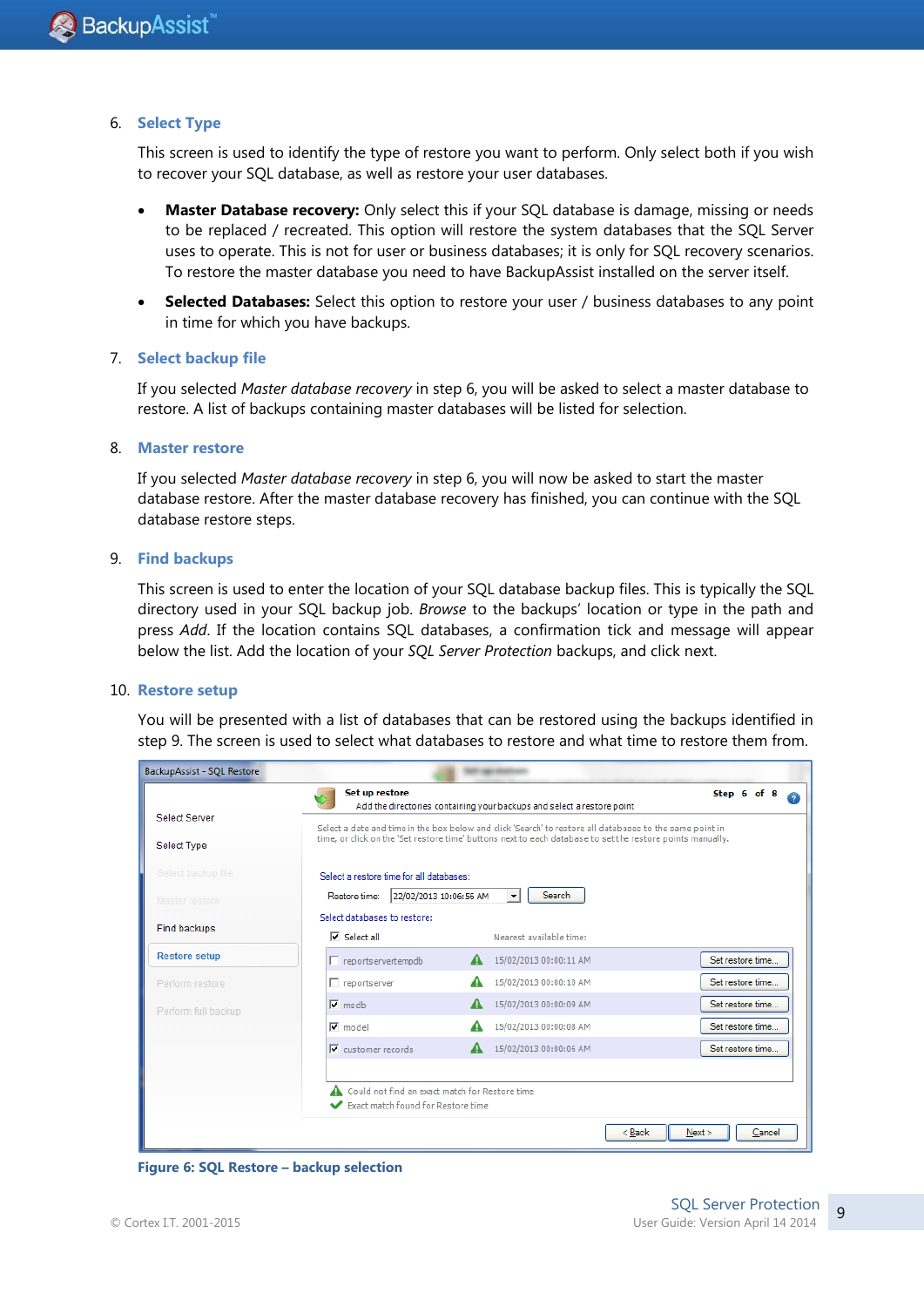Databases can be restored to a specific point in time if the *Transactional* scheme was selected (during the *Schedule* step) when the backup job was created.

- a. Select the time that you want to restore your databases from using:
	- The **Restore time** field: Edit the data and time shown or select a date from the drop-down calendar, and select **Search**. This point in time will apply to all databases listed.

The backups that are closest to the selected time will appear next to each database, and show the time that the backup was made.

- The **Set restore time** button: This button will select a restore point for only that database.
	- **Select a date** from the Calendar. Dates that have backups will be indicated in bold.
	- **Select a time range** will show a list of time ranges available for that date**.** You can restore the database to any point in time between any of the time ranges listed. Select a time range from the list.
	- $\triangleright$  Select a time from within that range using the field at the bottom of the window.
- b. Select the databases that you want to restore using the tick-box next to each database, or the *Select all* option.
	- If the restore time specified is not available from the supplied backup files, a **warning** icon will appear to the right of the database/ the closest available time to that specified (that the database can be restored to) will be indicated.
	- If the restore time selected is available, a **success** icon will appear to the right of the database.
- c. Click *Next*.

#### 11. **Perform restore**

Review the restore job settings, then select **Start restore** to the right of the window to restore all databases selected. Click **Next** once the restore process has completed.

#### 12. **Perform full backup**

After restoring an SQL database, future transaction log backups cannot be used to restore a database to a specific point in time until a full backup runs. It is therefore recommended that you now run a full backup of the databases that were restored.

#### Click **Start full backup**.

Full backups of these databases will be stored in the same folder as the backup files you just restored from.

If your backup schedule already includes a **full** backup as the next SQL backup and you are certain you will not need to restore these databases to a specific point in time between the restoration and the next full backup, you can check **Skip full backup** and click **Finish**.

#### **Your SQL Server Protection restore has now been completed.**